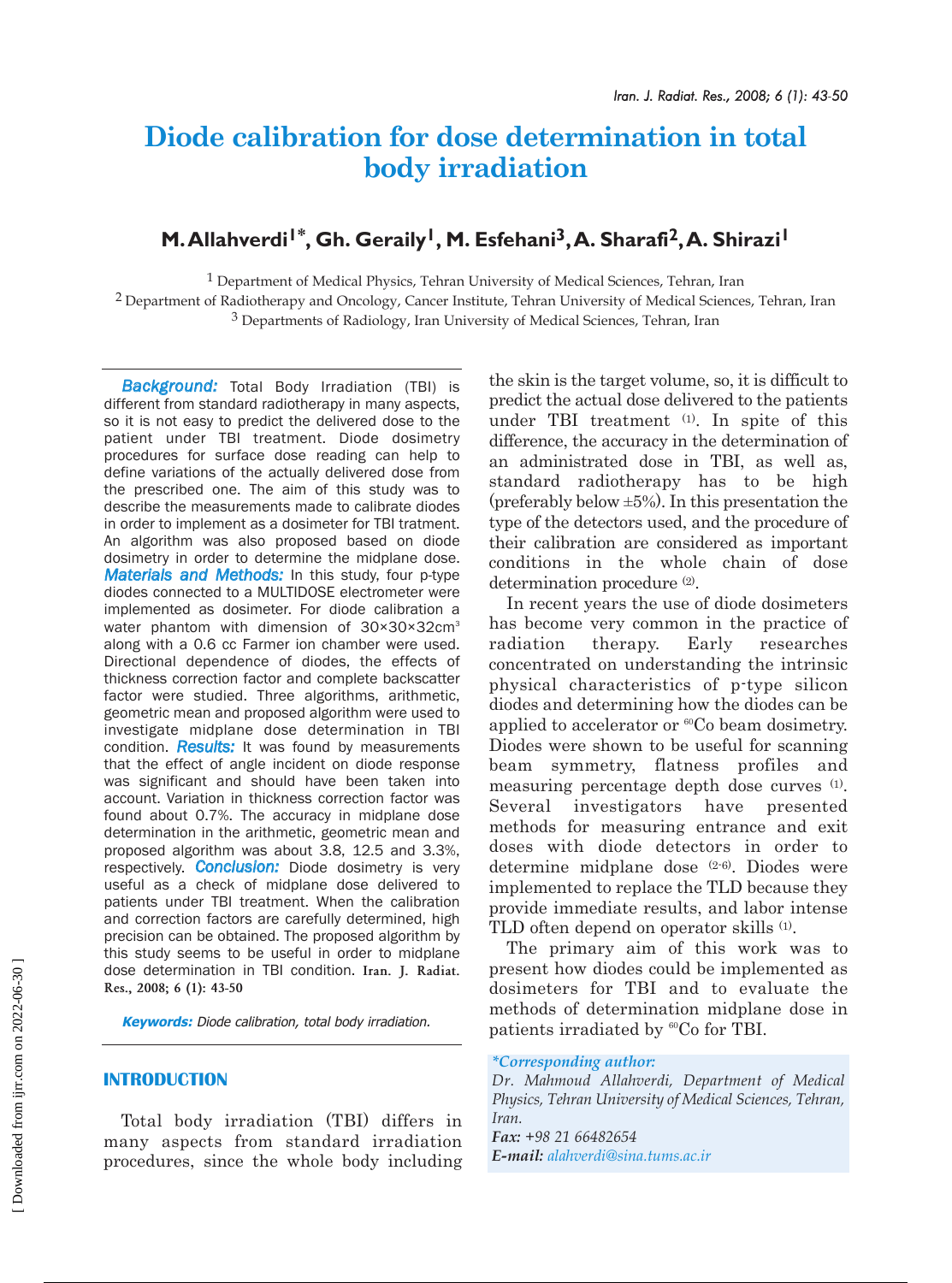# **MATERIALS AND METHODS**

#### *Materials*

TBI was performed using the <sup>60</sup>Co beam (Teratron 780-C, Canada). Customized cerrebend lung blocks witch allowed partial transmission were being used to assure a maximum lung dose of 10±0.5 Gy. The collimator was opened to its maximum field size which was  $35\times35$  cm<sup>2</sup> at the isocenter and was rotated 45 degree (7). The source-skin distance was set to 250 cm (4). A TBI stand was interposed which consisted 11 steel pieces with dimensions of 70×100×210 cm3 with two purposes: first, to hold the lung shield, and second, to support the patient.

A three dimensional, anthromorphic phantom was used to determine midplane dose. The phantom had been developed using natural human bone, paraffin, sodium chlorides as the equivalent tissue (8).

Four semiconductor diodes (T60010L Ptype, PTW-Freiburg, Germany) connected to the MULTIDOSE electrometer (T10004, PTW-Freiburg, Germany) were used. Each diode had a build up cap of titanium (0.1 gr/cm2 ), stated to be equivalent for 1-5 MV photon energies. All calibration measurements were performed with a water phantom  $(30\times30\times32 \text{ cm}^3)$  (9). A 0.6cc Farmer chamber (TM30010, PTW-Freiburg, Germany) connected to a UNIDOS electrometer (TM10001, PTW-Freiburg, Germany) was used as the reference detector. A 0.3cc ionization chamber (TM31013, PTW-Freiburg, Germany) was also inserted in the anthromorphic phantom to check accuracy in midplane dose determination.

#### *Methods*

Calibration procedure: Calibration means the determination of the calibration factors of each diode and the determination of the correction factors which are required to calculate the absorbed dose when measuring (clinical) and calibrating conditions differences (10). Since TBI is different from other technique, calibration on this situation is not so easy; therefore, the calibration situation will be similar to clinical situation.

In order to determine the measured dose with the diode, the following equation was used:

dose (D)=diode reading  $(M) \times F_{cal} \times F_{corr}$  (1)

The calibration factor of each diode was determined in TBI reference conditions (SSD=  $250$  cm, field size=  $35\times35$  cm<sup>2</sup> at isocenter and gantry 90 degree, collimator 45 degree).

For entrance calibration, the diodes were placed on the front surface of the water phantom forming a circle of diameter centered on the beam axis (to avoid shadow effect). The 0.6cc Farmer chamber was placed at the depth of maximum dose (5mm) at the beam axis (figure 1.a). Then the signal of each diode was compared to the absorbed dose determined with the ionization chamber. By definition calibration factor is the ratio of the absorbed dose measured with the ionization chamber (D) and the diode reading (M) as below:

$$
F_{\text{cal}} = \frac{\text{absorbed dose (D) (measured with chamber)}}{\text{diode reading (M) (measured with diode)}}\tag{2}
$$

For exit calibration water phantom was turned to 180 degree (figure 1.b) and the process was repeated as earlier mentioned (4, 10).



Figure 1. a) Feature of entrance diode calibration, b) feature of exit diode calibration in TBI condition.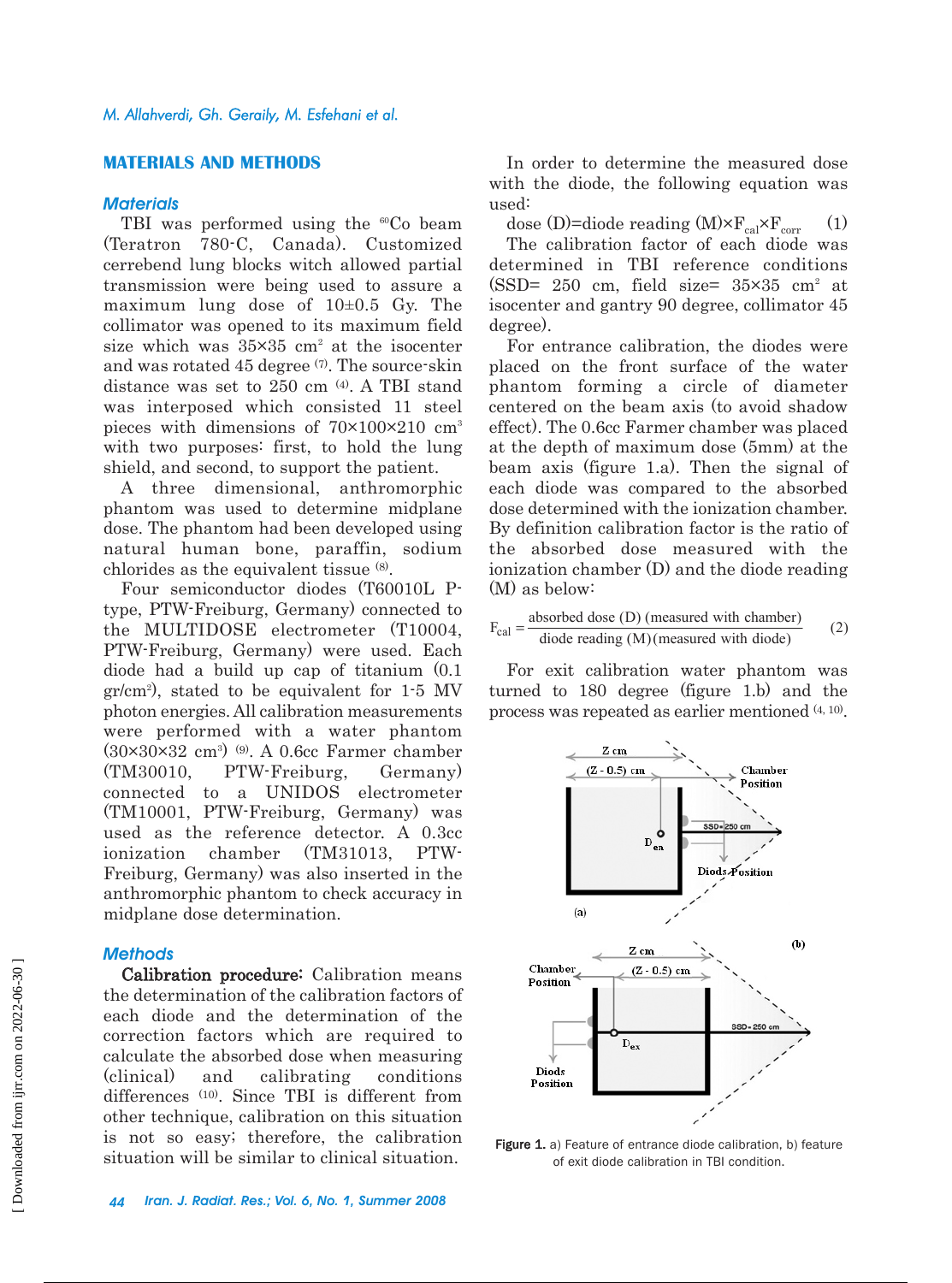# *Correction factors*

Diodes reading are sensitive to many parameters such as SSD, field size, angle of incident and etc; therefore, as stated before, when measurements were performed under various experimental conditions, correction factors were required to account for the calibration of differences (10). In order to calculate correction factor following equation was implemented:

$$
C = \frac{(D/M)_{\text{mea}}}{(D/M)_{\text{ref}}}
$$
 (3)

Where  $(D/M)_{\text{mea}}$  is the ratio of the absorbed dose measured with ionization chamber (D) and the diode reading (M) at experimental condition to that at reference condition.

#### *Field size and SSD correction factors*

Due to the similarity of field size and SSD at experimental and calibration situations  $(SSD = 250cm$  and field size=  $35 \times 35cm^2$ ), no additional correction factors need to be measured.

#### *Directional correction factor*

The diodes may show sensitivity variation for angle of incident (3, 10). In reference condition, diodes were placed at direction of the central axis of beam and the angle of incident was zero, but in clinical condition this angle could be different, so angle correction factor was needed to be measured. For this purpose, similar to that of calibration condition, diodes were taped on the surface of the water phantom and ionization chamber was inserted in the depth of build up (figure 2). Then the ratio of diode and chamber readings was calculated from equation 1.



Figure 2. Feature of determination of directional correction factor.

#### *Diode calibration for dose determination*

In order to simulate clinical condition, water phantom and diodes were shifted to 30. 45 and 60 cm from central axis of beam respectively. To calculate incident angle at each distance, right-angled triangle equation (4) was used:

$$
\acute{a} = \text{Arctg}(x/y) \tag{4}
$$

Where y=SSD=250 cm and x is the distance of phantom from center axis of beam and  $\alpha$  is the angle of incident. Then correction factor at each angle were calculated from equation 3.

# *Thickness correction factor for exit measurements*

Exit diode calibration was measured at 32cm thickness, but the anthromorphic phantom and also patients had different thickness. So, this difference should have been taken in to consideration (10). For this purpose, slab phantoms with 1cm thickness were used and by putting them next to each other different thicknesses (10, 15, 20, 25 and 32cm) were created (figure 3). Then similar to exit calibration condition, diodes were taped on the exit surface of the phantom and chamber was inserted in the build-up depth. For each thickness, the ratio of the diode and chamber reading was measured and from equations 3 and 4 correction factor was calculated.



correction factor.

#### *Complete backscatter*

Since the exit dose was not measured in complete backscatter situation, backscatter factor needed to be considered to compensate for the full backscatter loss for exit doses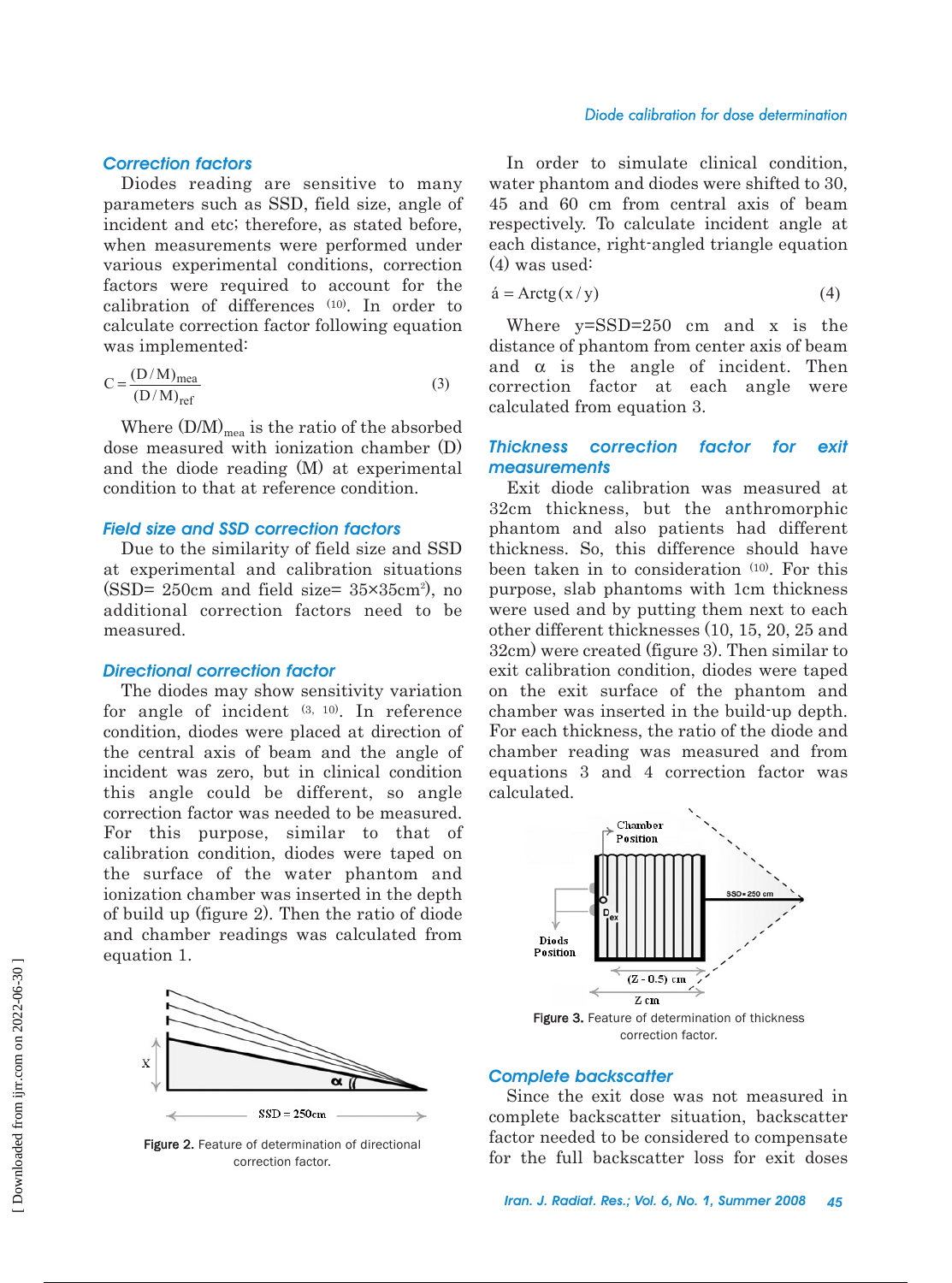#### *M. Allahverdi, Gh. Geraily, M. Esfehani et al.*

measured with semiconductor diodes (4, 11). In order to measure this factor, slab phantoms were putted together to create phantom with 32cm thickness. The 0.6cc Farmer chamber was put at depth of 0.5cm from exit surface. To simulate full backscatter condition 7cm Perspex was placed behind the 32 cm slab phantom (figure 4). The ratio of the Farmer chamber at two conditions, full backscatter condition  $(R<sub>FB</sub>)$  and measurement condition  $(R_{MC})$  was calculated from equation bellow:

$$
B = \frac{R_{FB}}{R_{MC}}
$$
 (5)



correction factor.

#### *Midplane dose determination*

In order to calculate midplane dose from surface dose measurements, three algorithms were used. The first algorithm was the arithmetical mean of the entrance and exit doses. The second was the geometric means of the entrance and exit doses and finally the third algorithm proposed as equation (6):

$$
D_{\text{mid}} = \frac{PDD_{\text{mid}} \times D_{\text{en}} + \frac{PDD_{\text{mid}}}{PDD_{\text{ex}}} \times D_{\text{ex}}}{2}
$$
(6)

Where  $D_{en}$  and  $D_{ex}$  are entrance and exit dose measured with diodes (with account for correction factors) and  $PDD_{mid}$  and  $PDD_{ex}$  are percentage depth dose at TBI condition correspond to middle and exit depth of the anthromorphic phantom.

To investigate accuracy in dose delivery 0.3cc ionization chamber was inserted in the middle of the anthromorphic phantom at TBI

condition and delivered midplane dose was measured.

# **RESULTS**

The entrance and exit calibration factors for each diode in TBI condition are summarized in table 1. The effect of angle incident on diode response was obtained for each diode and presented in table 2. This table shows the variations of the directional correction factor for T60010L-141 and T60010L-142 are 5.6% and 1.9%, respectively, and, for T60010L-140 and T60010L-143 are below 1%. Figures 5 and 6 show the variation of thickness correction factor for exit diodes, (T60010L-140 and T60010L-142). As it can be seen this correction factor has decreased when increasing the thickness from 10 to 20cm, and it was constant when increasing the thickness from 20 to 25cm, then increased when increasing the thickness from 25 to 32cm. The variation was about 7%.

Table 1. Results of calibration factors of diodes in TBI condition.

| Exit calibration<br>factor (mGy/nc) | Entrance calibration<br>factor (mGy/nc) | Diode serial<br>number |  |
|-------------------------------------|-----------------------------------------|------------------------|--|
| 4.92                                | 4.07                                    | T60010L-141            |  |
| 4.70                                | 3.78                                    | T60010L-142            |  |
| 4.78                                | 3.86                                    | T60010L-143            |  |
| 4.43                                | 3.71                                    | T60010L-140            |  |

A backscatter correction factor B was determined as the ratio of the ionization chamber reading in full backscatter condition (0.543nc) to that of the exit dose measurement condition (0.531nc) for 35×35cm2 field size which is used in TBI condition. The correction factor was 1.022.

The ratios of the measured to the calculated midplane doses according to three algorithms are summarized in table 3. It can be seen that the accuracy in the arithmetical, geometric mean and proposed algorithms were about 3.8, 12.5 and 3.3%, respectively.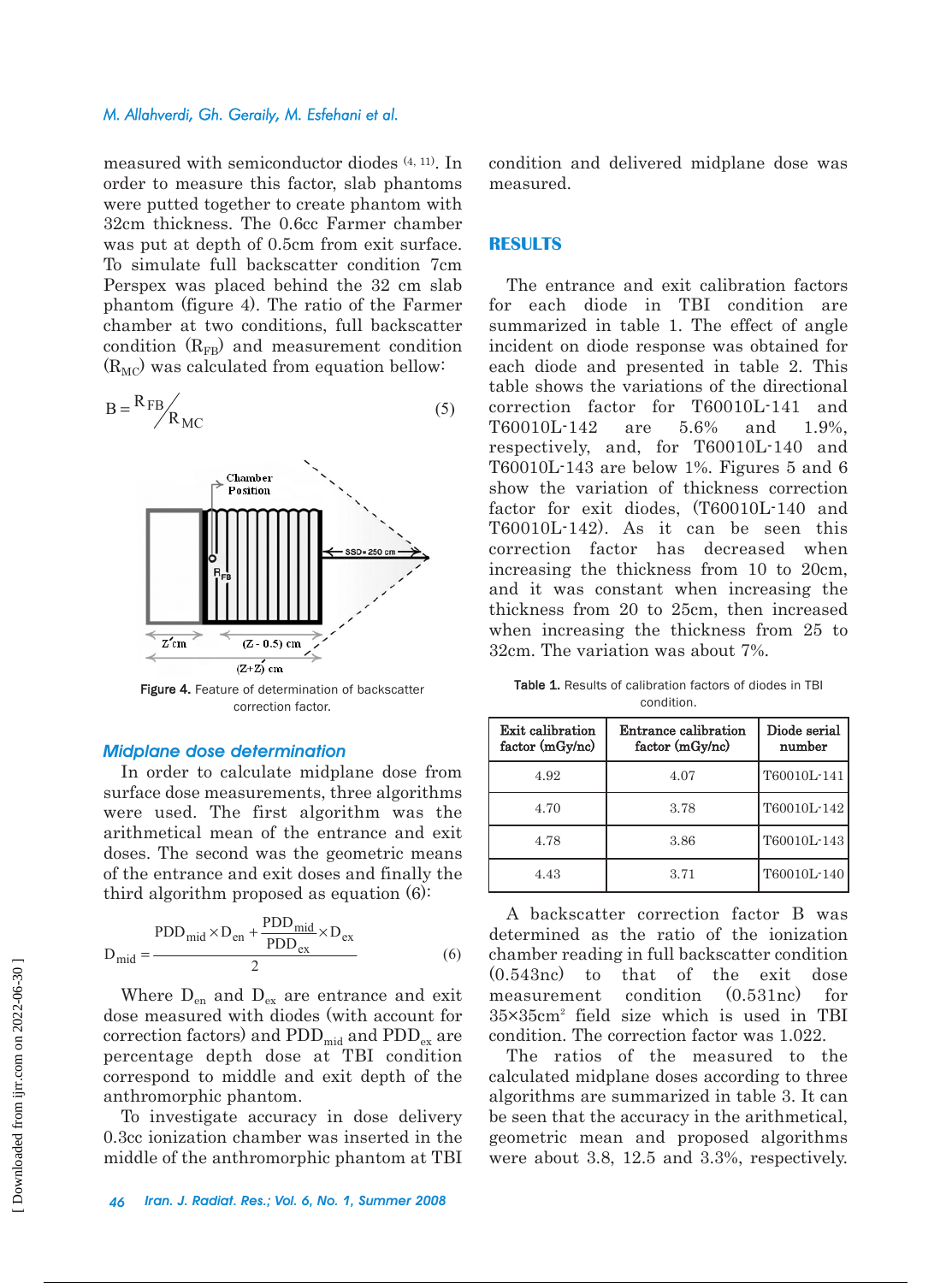# *Diode calibration for dose determination*

| Diode serial number<br>T60010L-140 | Diode serial number<br>T60010L-143 | Diode serial number<br>T60010L-142 | Diode serial number<br>T60010L-141 | Angle of<br>incident |
|------------------------------------|------------------------------------|------------------------------------|------------------------------------|----------------------|
| 1.000                              | 1.000                              | 1.003                              | 1.008                              | 6.84                 |
| 1.003                              | 1.008                              | 1.011                              | 1.020                              | 10.21                |
| $1.003\,$                          | 1.008                              | 1.019                              | 1.056                              | 13.49                |

Table 2. The results of directional correction factor for different incident angle relative to zero incident angles.



Figure 5. Thickness correction factor as a function of thickness for T60010L-140 diode.



Figure 6. Thickness correction factor as a function of thickness for T60010L-142 diode.

Table 3. Measured midplane doses and calculated midplane doses through three algorithms.

| Calculation method                | $\frac{mea}{\pm SD}$ |  |
|-----------------------------------|----------------------|--|
| Arithmetical mean algorithm (cGy) | $1.038 \pm 0.002$    |  |
| Geometrical mean algorithm (cGy)  | $1.125 \pm 0.003$    |  |
| Proposed algorithm (cGy)          | $1.033 \pm 0.002$    |  |

The mean difference between the calculated and measured doses in the first algorithm was 0.941 with a standard deviation of 0.608% (p-value=0.054); in the second algorithm, it was 2.817 with a standard deviation of 1.765% (p-value=0.049) and in the proposed algorithm, it was 0.821% with a standard deviation of 0.536% (pvalue=0.055).

#### **DISCUSSION**

The results in table 1 show that if entrance calibration factors were implied for diodes positioned on the exit surface, dose would be overestimated by about 18%. So, in order to obtain correct doses, entrance and exit calibration of diodes should have been done separately for entrance and exit surface.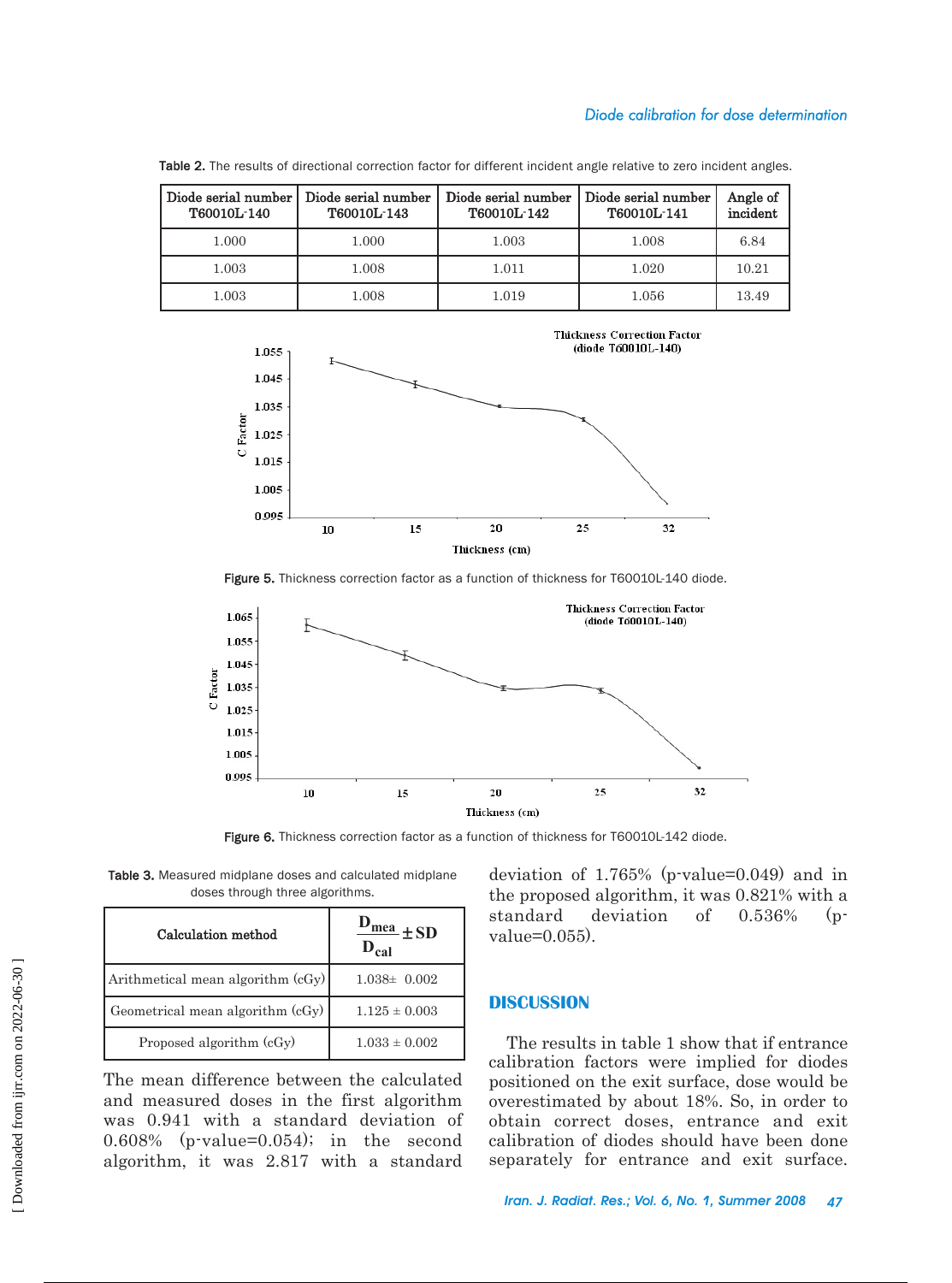#### *M. Allahverdi, Gh. Geraily, M. Esfehani et al.*

These results are compatible with those reported for EDP-30 diodes by Jornet et al. (10).

From table 2 it can be seen that the increasing the angle incident of the beam, the increasing of the diode correction factor. The major observed difference resembled those reported by Best *et al.*  $(12)$  due to diodes physical structure and was varied from type to type. So, directional dependence was significant and should have been taken into account.

Figures 5 and 6 show the effect of phantom thickness on correction factor, with increasing phantom thickness, phantom scatter increased. Since ion chamber has been more sensitive to scattering than diode, increasing thickness has led to correction factor increase according to equation 3. On the other hand, increasing thickness resulted in hardness of beam and dose rate decrease. Since ion chamber was more sensitive to dose rate than diodes, increasing thickness has led to correction factor decrease. As it can be seen from figures 5 and 6 for thickness up to 20cm, the effect of dose rate was dominant. For thickness of 20 to 25cm, the effect of dose rate was canceled by the effect of phantom scatter. With increase thickness of more than 25cm, the effect of dose rate has been more than that of scatter phantom. It can also be seen variation in thickness correction factor was about 0.7% which was different from the report of Journet (10). This difference can be signed to rapid decrease of dose in  ${}^{60}Co$  in comparison with that in 18 MV X-ray generators used by Journet (10).

As mentioned before, the exit dose was measured in lack of backscatter conditions; therefore, for converting the measured exit dose to complete conditions, complete backscatter was used. As it was seen this factor was greater than 1 indicating the increase of absorbed dose due to scattering increase.

It can be seen from table 3 that using the proposed and geometric mean algorithms the calculated dose agreed with the measured dose within 4% which indicated the same order as the experimental error. But, the arithmetical mean algorithm had a larger error and was not acceptable. Among the three algorithms, the proposed algorithm had

less error and appeared to be more appropriate for midplane dose determination in TBI condition. The accuracy in proposed algorithm is similar to what obtained by Rizzotti (5). The results of present study, however showed that the proposed algorithm could be used in TBI treatment being more straight forward than that of Rizzotti method. The proposed algorithm is preferred for its accuracy and simplicity.

#### **CONCLUSION**

It is recommended to use diode as a dosimeter for monitoring the delivery of dose to patient receiving TBI. In doing so, calibration and correction factors should be determined for each diode in all relevant clinical conditions. A dose calculation algorithm from exit and entrance dose measurements with diodes has been developed for TBI treatment. The validity of the proposed algorithm has been checked in anthromorphic phantom, with an ion chamber and diodes. The agreement between the measured and calculated midplane dose was excellent. So, the proposed algorithm by this study appears to be useful with accuracy within  $\pm 4\%$ .

#### **ACKNOWLEDGEMENT**

This research has been supported by a grant by Tehran University of Medical Sciences and Health Service.

# **REFERENCES**

- 1. Luse RW, Eenmaa J, Kwiatkowski T, Schumacher D (1996) In vivo diode dosimetry for total marrow irradiation. *Radiat Oncol Biol Phys, 36: 189-195.*
- 2. Ribas M, Jornet N, Eudaldo T, Carabante D, Duch MA, Ginjaume M (1998) Midplane dose determination during total body irradiation during in vivo dosimetry. *Radiother Oncol, 335: 91-98.*
- 3. Vrtar M (2001) Total body irradiation dosimetry of a low dose rate 60Co gamma field. *FIZIKA B (Zagreb), 10: 225- 268.*
- 4. Vollans SE, Perrin B, Wilkinson JM, Rao Gattamaneni H, Deakin DP (2000) Investigation of dose homogeneity in